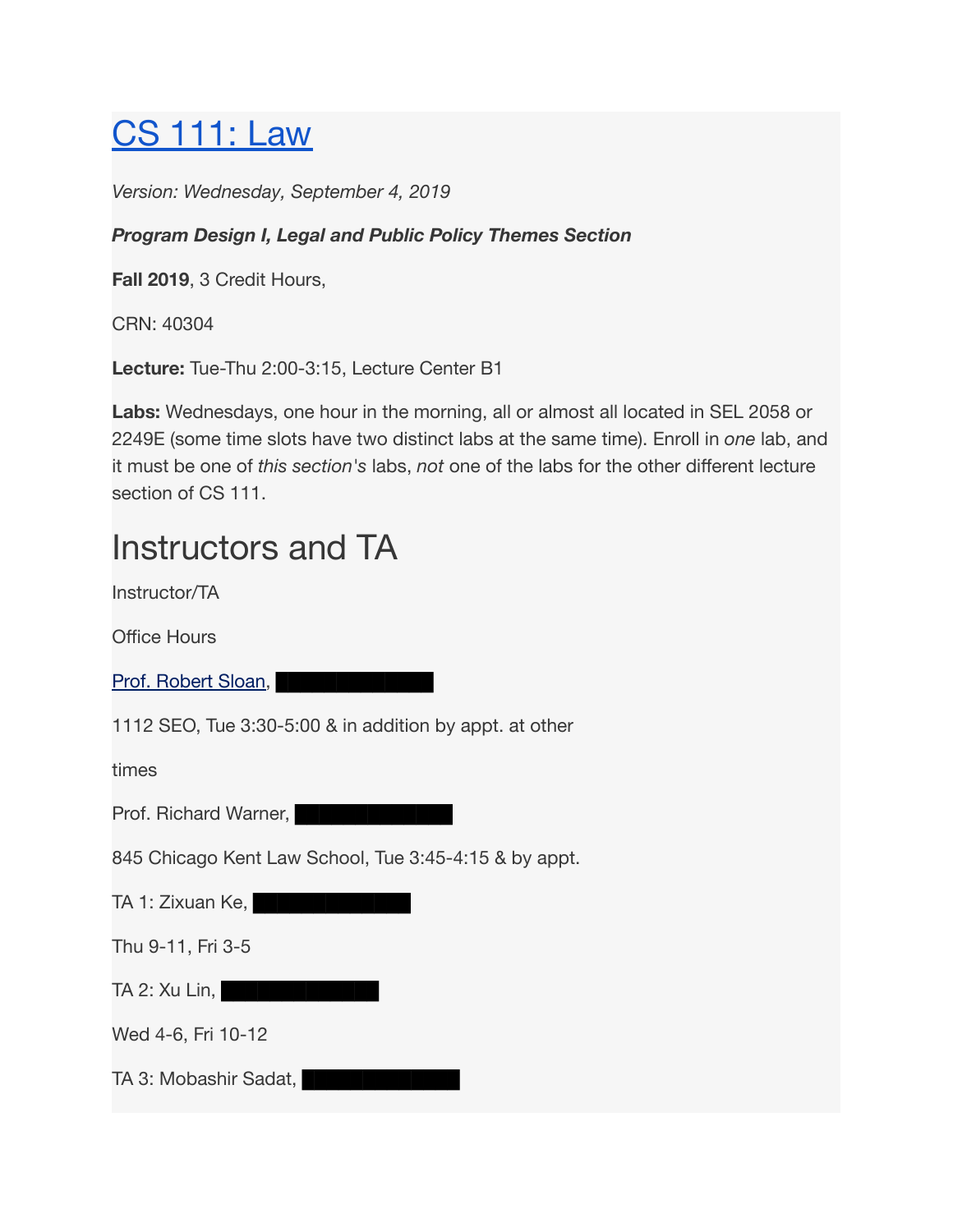Tue 11-2, Thu 11-12

█████████████

TA 4: Krishna Garg,

Thursday 12-1pm, Friday 2-3pm

Undergraduate TAs: Theodore Planinsek, **Karl Bandana**gue , Aditya Vandanapu

, Kaveesha Weerasiri

CS Lounge, 2nd floor of SEL, Theodore: Friday 12pm - 2pm; Adi, Wednesday 2 pm - 4 pm and Thursday 4 pm - 6 pm., Kaveesha Thurs., 7:00-9:00 pm., Friday. 5 - 7 pm All: additional hours by appt.

(Subject to change. Grad TA office hour locations TBD.)

**Week 1**: Office hours only on Wednesday and Thursday. Regular office hours start Tuesday, Week 2. (Monday is Labor Day.)

# Electronic Communication: [CS 111 Law Web](https://cs111law.class.uic.edu/) [Page,](https://cs111law.class.uic.edu/) [Blackboard,](https://uic.blackboard.com/) [Piazza](https://piazza.com/)

Most materials, such as lecture slides, and the updated syllabus and schedule, will be posted to the world-readable [webpage for the course](https://cs111law.class.uic.edu/). Grades and some *assignments* (exception: those done wholly in Zybooks/Zylabs), and video captures of the lectures are available on **[Blackboard](https://uic.blackboard.com/)**. There is also a forum for course help at

**EBB** . You are responsible for checking Blackboard regularly and making sure you are doing all the work. **You are responsible for knowing about all of the material distributed for this class, whether it is mentioned in the syllabus, posted on the class website, posted on Blackboard, posted on Piazza, or announced during lecture**.

## Course Description, Goals, and Objectives

CS111 Law is an innovative section of Introductory Computer Science Program Design I (CS111) offered by the UIC Computer Science Department in collaboration with Professor Richard Warner of Chicago-Kent College of Law. The class is for students who have no (or very little) previous programming experience.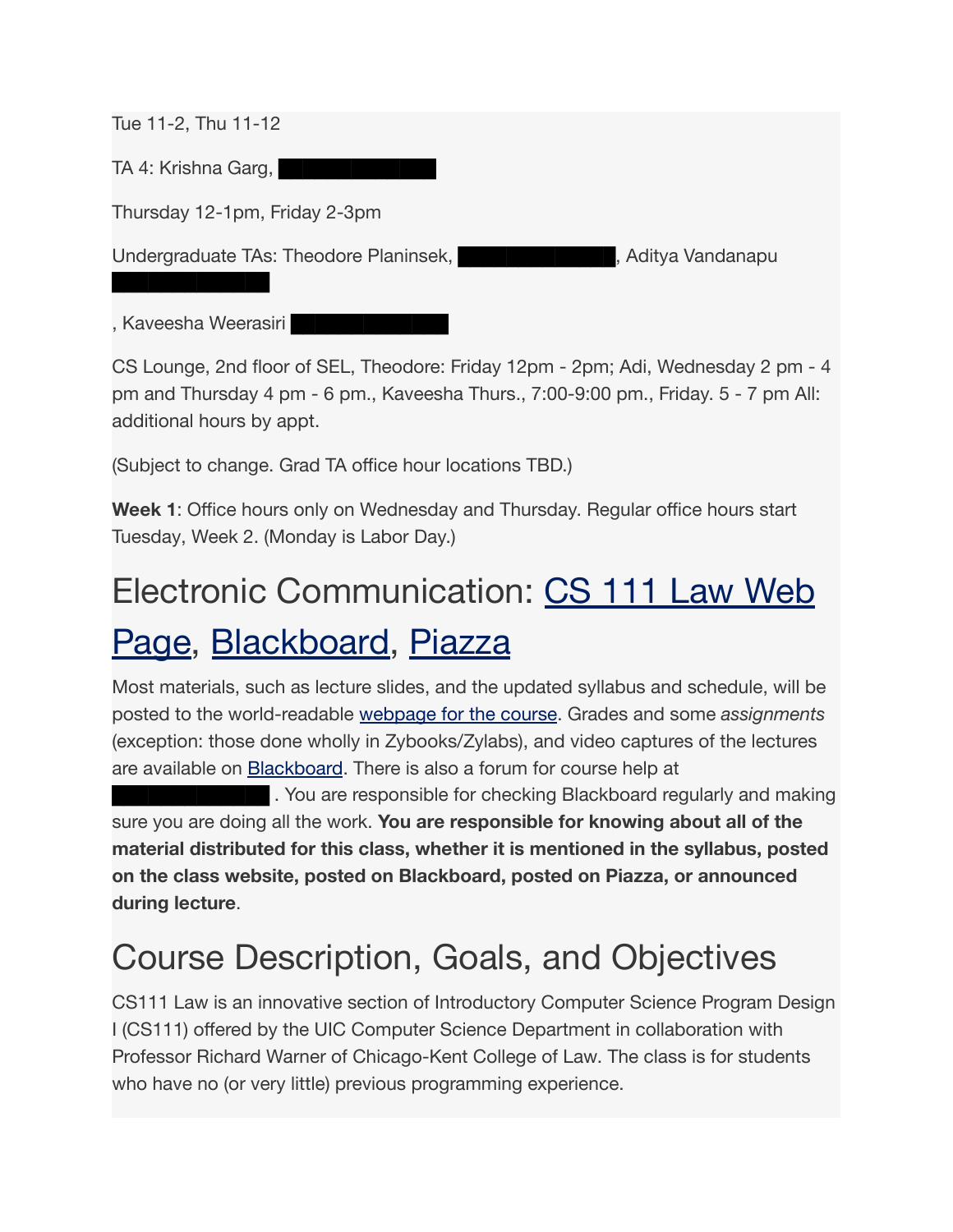This course will take its examples, the things that we write programs about, from law and public policy issues, ranging from encryption to predictive policing. The course will be team taught by a Computer Science professor and a legal scholar, and will include some introductory law and public policy content. The programming language will be Python.

*In this class you will learn to create and use programs in the Python language to analyze and illustrate various issues arising from law and public policy, with a particular focus on security and privacy. You will learn a little bit about "how to think like a lawyer," and a lot about "how to think like a computer scientist."*

More formally, the learning outcomes are that by the end of this course you will:

- Be able to discuss the importance of algorithms in the problem-solving process
- Be able to use Python to implement, test, and debug algorithms for solving simple problems
- Have a basic understanding of how the Web works and how to interact with it as a Python programmer
- Be able to understand and analyze legal issues in privacy, security, and the Web
- Have a basic understanding of computer ethics and public policy issues Appreciate what computer scientists do and the key concerns of computer scientists

# COURSE MATERIALS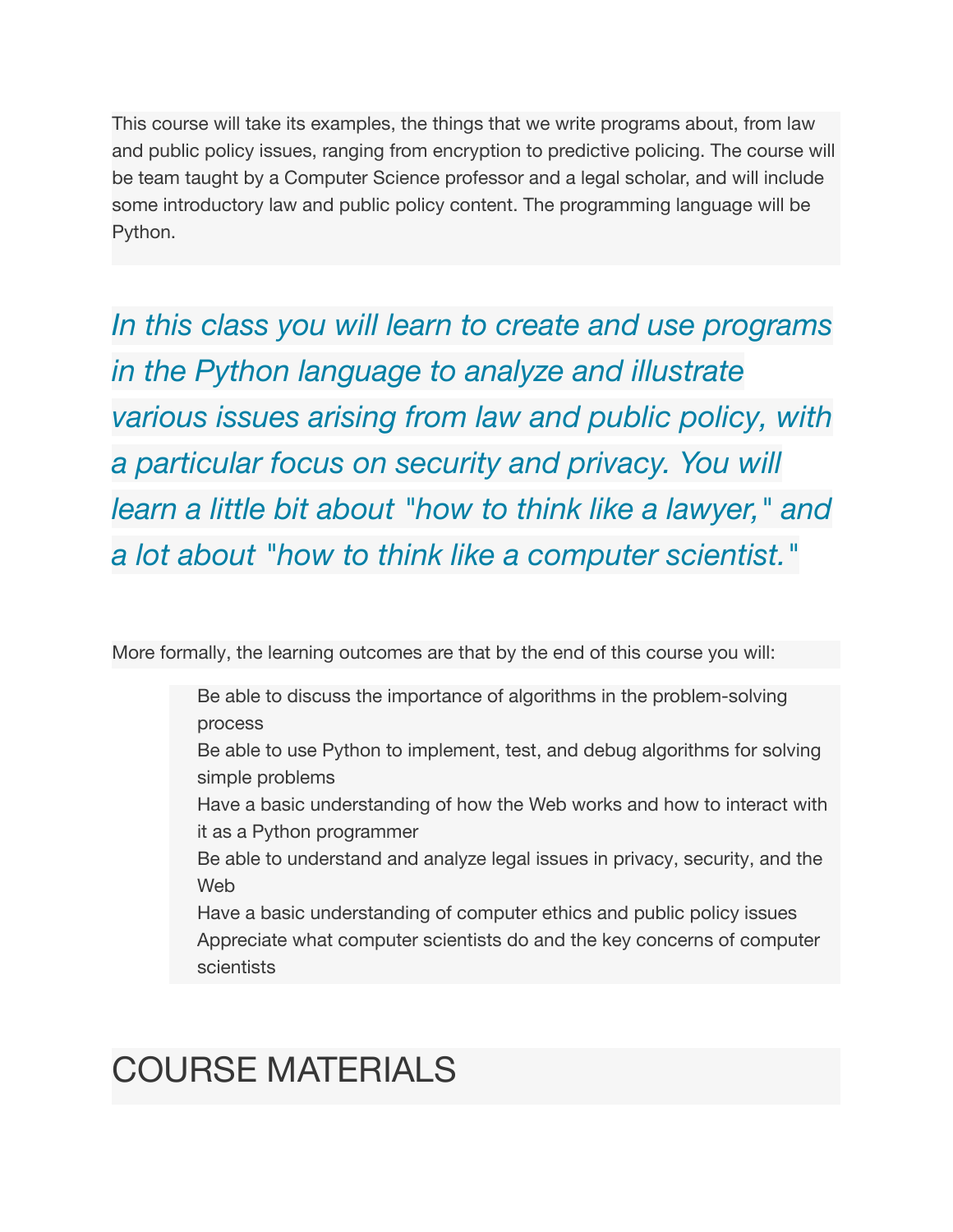#### **Required Texts (online)**

*CS 111 Law: Program Design I* (*Programming in Python 3 with Zylabs*) from Zybooks; you will need to pay for a semester's subscription. This is the main text. Make sure that you do **not** buy the one that says "Prof. Dave Hayes." That is for the other section of CS 111, which will cover different material.

#### **Directions**:

Sign in or create an account at Enter zyBook code: UICCS111Fall2019 **Subscribe** 

A subscription is \$58. Subscriptions will last until Dec 28, 2019.

You will probably find it helpful to read "How to use zyBooks" located in your zyBooks library once your account is created.

> *[How to Think Like a Computer Scientist: Interactive Edition](https://runestone.academy/runestone/books/published/thinkcspy/index.html)*, a free online interactive book based on an open source book by Jeffrey Elkner, Allen B. Downey, and Chris Meyers. There will be 1-2 assignments from here.

#### **(Highly) Optional Texts**

If you like traditional books you could try either of:

Lubanovic, *Introducing Python: Modern Computing in Simple Packages* UIC has four electronic copies available through Safari; you should be able to get to a copy just by doing a regular search for the book in the UIC Library catalog; [this direct link](http://hz9pj6fe4t.search.serialssolutions.com/?ctx_ver=Z39.88-2004&ctx_enc=info:ofi/enc:UTF-8&rfr_id=info:sid/summon.serialssolutions.com&rft_val_fmt=info:ofi/fmt:kev:mtx:book&rft.genre=book&rft.title=Learning%20Python&rft.au=Lutz,%20Mark&rft.date=2013-07-01&rft.pub=O%27Reilly%20Media&rft.isbn=9781449355739&rft.externalDBID=n/a&rft.externalDocID=1224732&paramdict=en-US) may also work Zelle, *Python Programming: An Introduction to Computer Science* (3rd edition or later)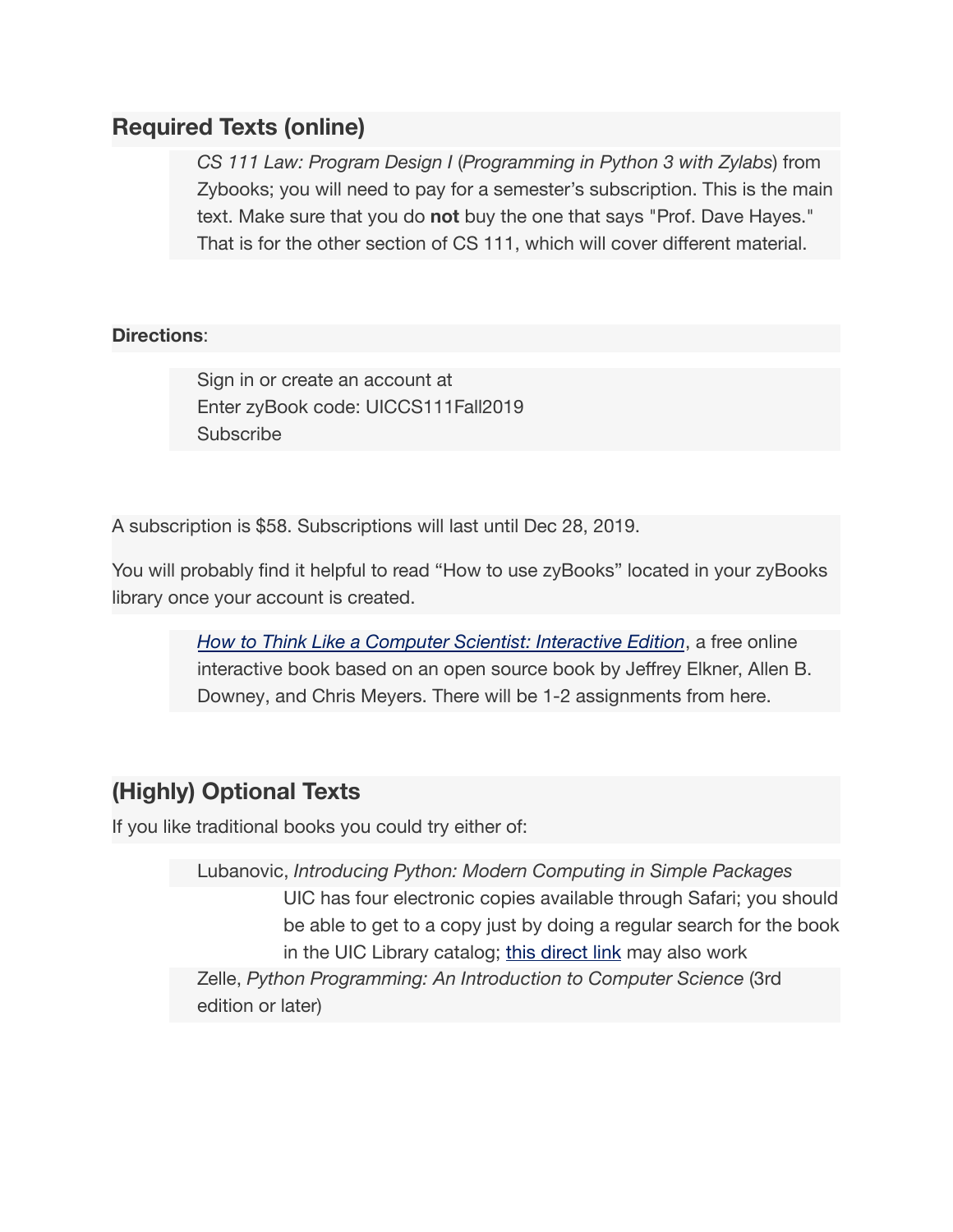# COURSE REQUIREMENTS (GRADING)

*Subject to change at any time for any reason*

Item

Weight

Lab quizzes, lowest two dropped

5%

Completion of ZyBooks readings and associated *particiapation* activities on time

5%

Lecture participation (from clicker questions), attendance required

5%

Completion of ZyBooks assigned challenge activities, lowest 1 dropped

5%

Lab programming assignments, lowest 2 dropped

18%

Programming projects

22%

Two midterms

10%x2=20%

Final Exam

20%

*Total:*

100%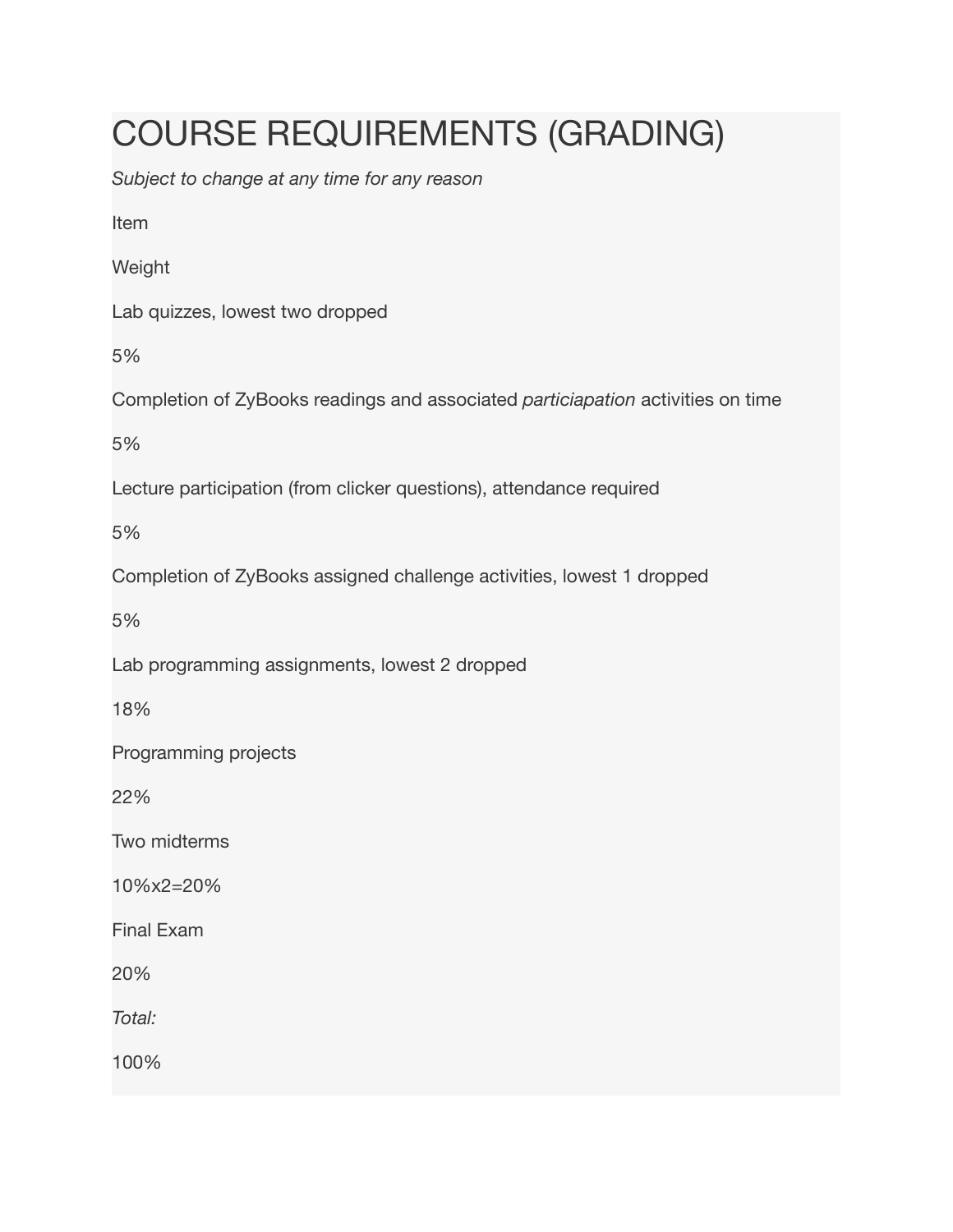We will drop the three lowest grades for both lecture participation and Zybooks participation. The Zybooks participation grade is for completing participationactivities *by 1:30 pm on the day of theclass that they are assigned for*.

Most weeks we will assign Zybooks challenge actitives after Thursday's class, to be finished by the end of the weekend (11:59 pm Sunday). We'll drop the lowest score here.

Some lab assignments will be submitted via Zylabs, but those will count as labs.

**In addition,** *you must pass both the programming part of the course (lab programming assignments, ZyBooks challenge problems, and programming projects) and the exam part of the course (midterms plus final) in order to receive a passing grade.*

# COURSE POLICIES

### **Attendance and Participation Policy**

You will be expected to attend all lectures, having completed the assigned reading and ready to discuss them with your classmates. Your lecture participation grade will come primarily or exclusively from answering clicker questions (not graded for correctness). We will excuse absences from three classes.

Lab quizzes will be given almost every week. You must be present at the lab to get credit for the quiz. We will drop your two lowest lab quiz scores.

### **Policy for Missed or Late Work**

All programming assignments (lab and projects) are to be turned in electronically via Blackboard. Lab assignments will generally be due at 11:30 pm Thursday; programming projects will come with a deadline.

In general, no late lab or project assignments will be allowed for this course. However, you have three "late day" passes that you can use on the programming assignments, so you can turn in three programming assignments 1 day late without penalty, or a single assignment 3 days late, etc. Once you have used your late days, late assignments will not be accepted. If you wish to use late days for a project assignment, you must fill out the form on Blackboard before the time it is due.

Late labs are not accepted.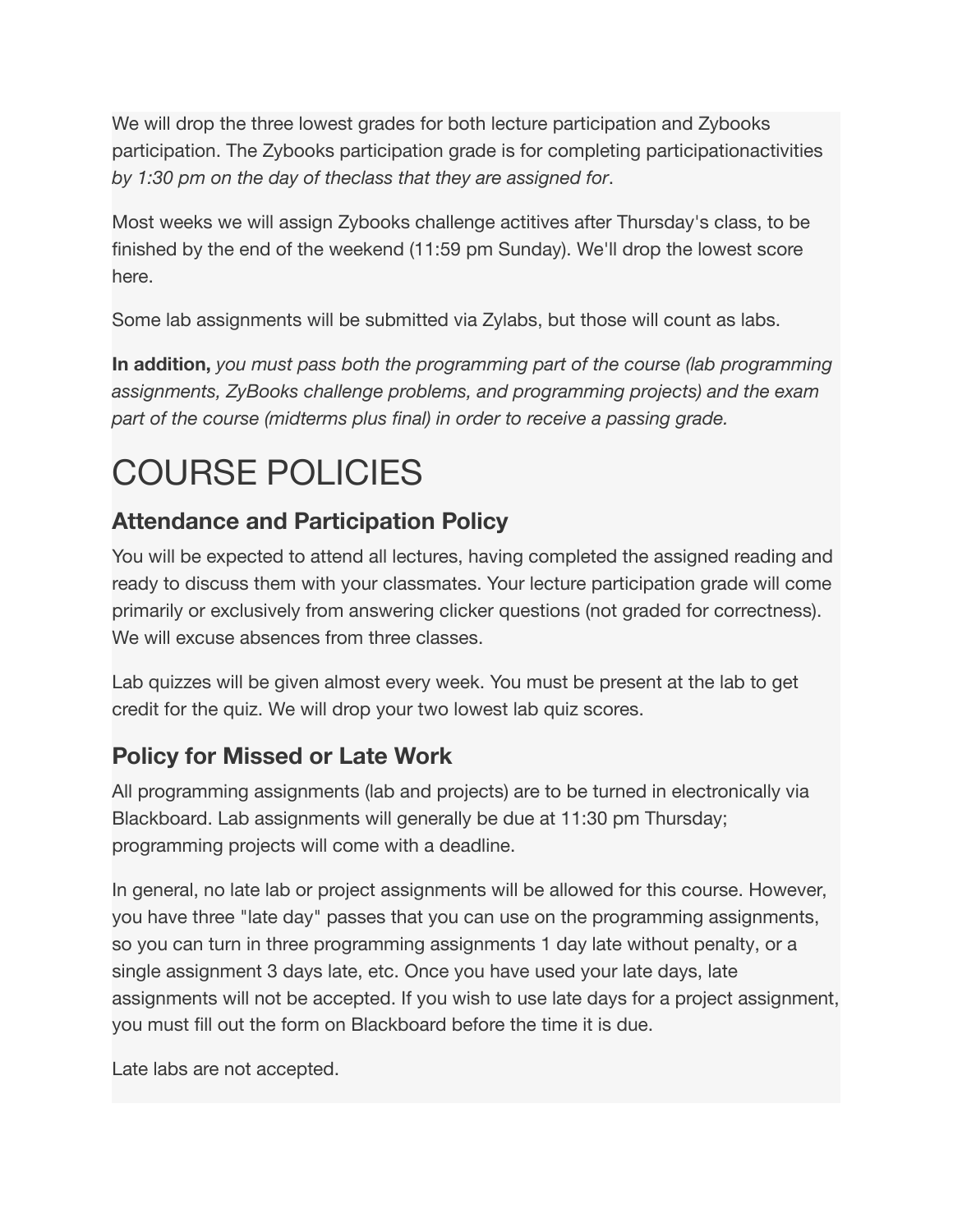#### **Student Courtesy Policy: No laptops or phones in class**

If you absolutely cannot take notes without a laptop, please come talk to Prof. Sloan. Otherwise, *no laptop use in class.* It is distracting to others, and it keeps you from being fully engaged. Likewise, no phone use in class, and of course silence your phone before class.

### **Academic Integrity Policy**

As an academic community, UIC is committed to providing an environment in which research, learning, and scholarship can flourish and in which all endeavors are guided by academic and professional integrity. All members of the campus community–students, staff, faculty, and administrators–share the responsibility of insuring that these standards are upheld so that such an environment exists. Instances of academic misconduct by students will be handled pursuant to the [Student](http://dos.uic.edu/conductforstudents.shtml) [Disciplinary Policy](http://dos.uic.edu/conductforstudents.shtml).

Consulting with your classmates on assignments is encouraged, except where noted. However, submissions are individual, and copying code from your classmates is considered plagiarism. Copied code on *one* lab will result in a 0 for the lab and being reported to the Dean of students; copied code on major programming projects or on multiple labs may result in very severe penalties.

To avoid suspicion of plagiarism, you must specify your sources together with all submitted materials. List classmates you discussed your assignment with and webpages from which you got inspiration or copied (short) code snippets. All students are expected to understand and be able to explain their submitted materials. For example, give the question "how did you do X?", a great response would be "I used function Y, with W as the second argument. I tried Z first, but it doesn't work''. An inappropriate response would be "here is my code, look for yourself."

Plagiarism and cheating, as in copying the work of others, paying others to do your work, etc., are obviously prohibited, is grounds for possibly failing the course or even expulsion from UIC, and will be reported. We will be running an automated plagiarism detection tool on your hand-ins.

**Students are advised that it is a violation to copy, or allow another to copy, all or part of an exam or program.**

#### **Student Disabilities**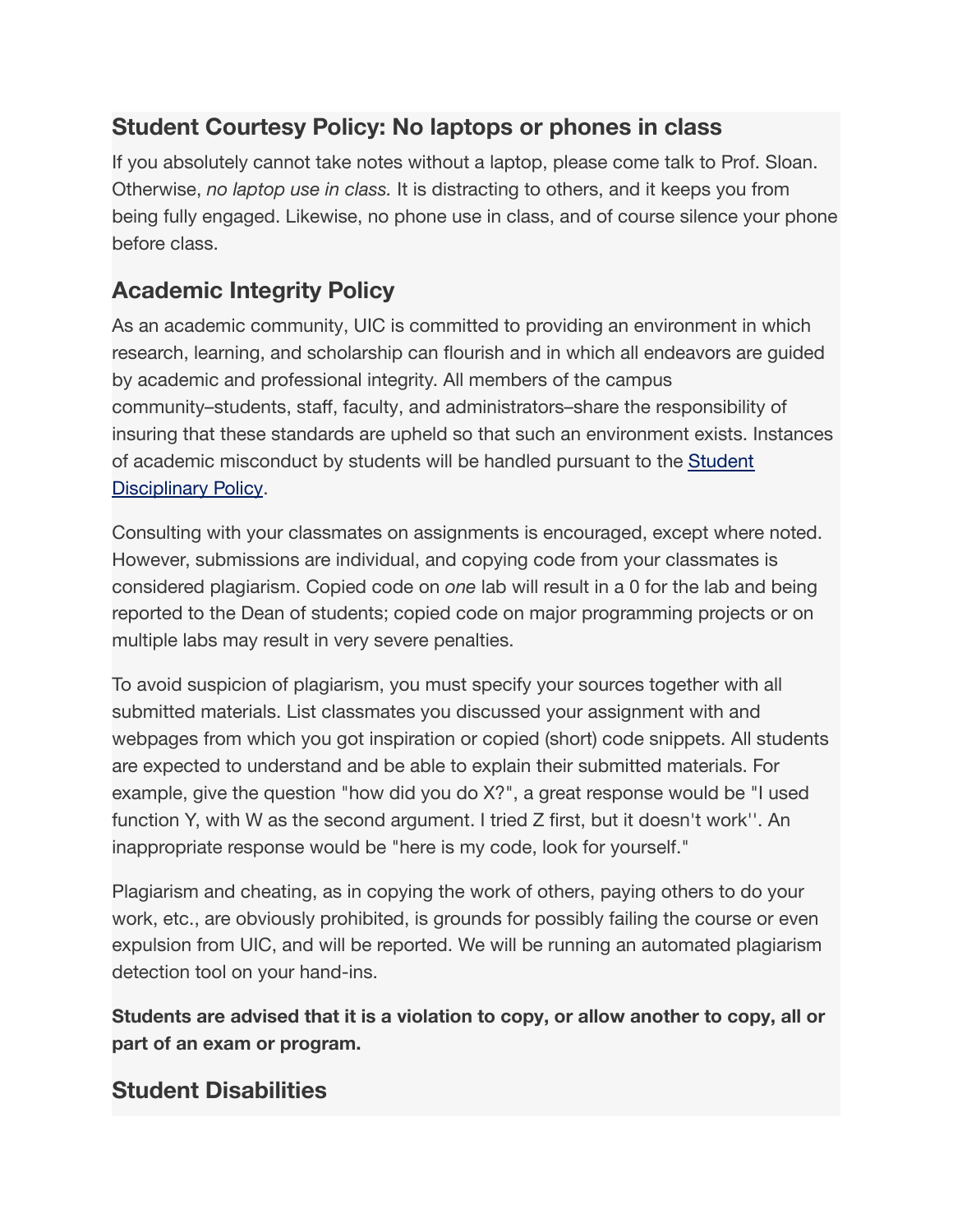UIC is committed to full inclusion and participation of people with disabilities in all aspects of university life. Students who face or anticipate disability-related barriers while at UIC should connect with the **Disability Resource Center (DRC) at drc.uic.edu, drc@uic.edu, or at (312) 413-2183** to create a plan for reasonable accommodations. In order to receive accommodations, students must disclose disability to the DRC, complete an interactive registration process with the DRC, and provide their course instructor with a Letter of Accommodation (LOA). Course instructors in receipt of an LOA will work with the student and the DRC to implement approved accommodations.

#### **Incomplete Grade Policy**

The *UIC Undergraduate catalog* states that in addition to needing excellent justification for an incomplete grade, a student must also have been "making satisfactory progress in the course".

Therefore, *no matter how good your excuse*, we will not grant you an incomplete grade if you have less than a C average at the time you ask for an incomplete.

# CALENDAR OF SELECTED MAJOR COURSE EVENTS AND DEADLINES

**Date**

#### **Event**

Tuesday, Aug. 27

*First lecture* (also: National Bow Tie Day)

Wednesday, Aug. 28

*First Lab meetings*; *Register your clicker and do assigned reading* **before** *2nd meeting of class on Thursday* (also: National Bow Tie Day)

Friday, Sept. 6

*Last day to complete late registration; last day to add a course(s) or make section changes; last day to drop individual courses via Student Self-Service without receiving W (Withdrawn) grade on academic record.*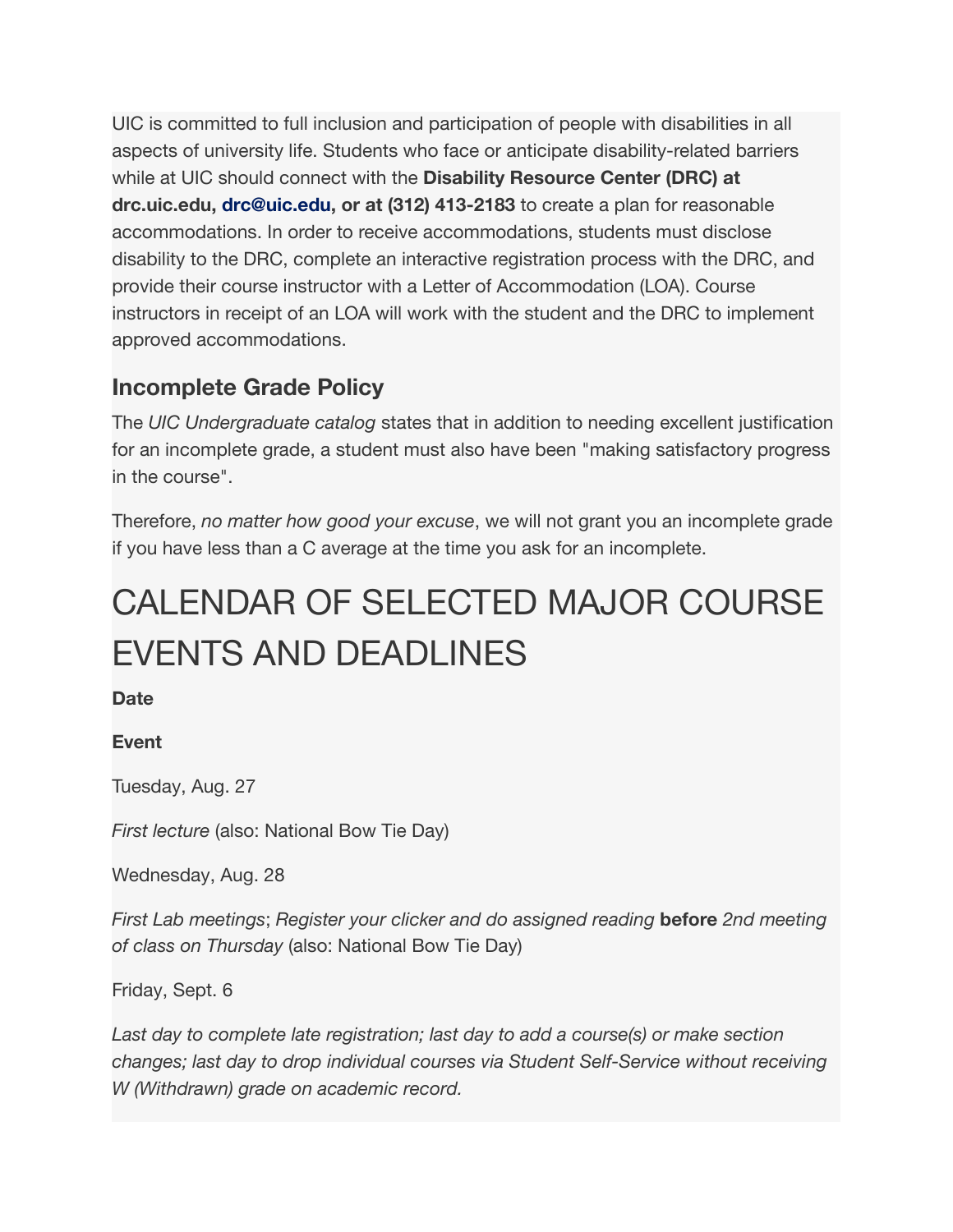Tuesday, Sept. 24

*First midterm exam*

Friday, Nov. 8

*Last day for undergraduate students to use optional late drop in college office and receive grade of W on academic record.*

Thursday, Nov. 8

*Second midterm (may be moved a little later)*

Friday, December 7

*Instruction ends*

Wednesday, December 11

*Final Exam, 3:30-5:30*

# READING (and buying) ASSIGNMENT DUE **1:30 PM (30 minutes before class), Thursday, August 29**

*[Zybooks CS 111: Program Design I](https://learn.zybooks.com/)*, 1.1-1.4, 1.6-1.9. Do *all participation* activities. (Challenge activities will be assigned as more traditionalo "homework" after class.). Suggestion: Complete the 1.1–1.4 part before Wednesday morning's lab. It will help.

*[How to Think Like a Computer Scientist: Interactive Edition,](http://interactivepython.org/runestone/static/thinkcspy/index.html)* from General Introduction, 1.1-1.2, 1.5, 1.11.

*Buy iClicker* from bookstore (if you don't already have one), register it, and bring to class on Thursday.

# Lab Section Staffing, Subject to Change

SEL 2249E

SEL 2058